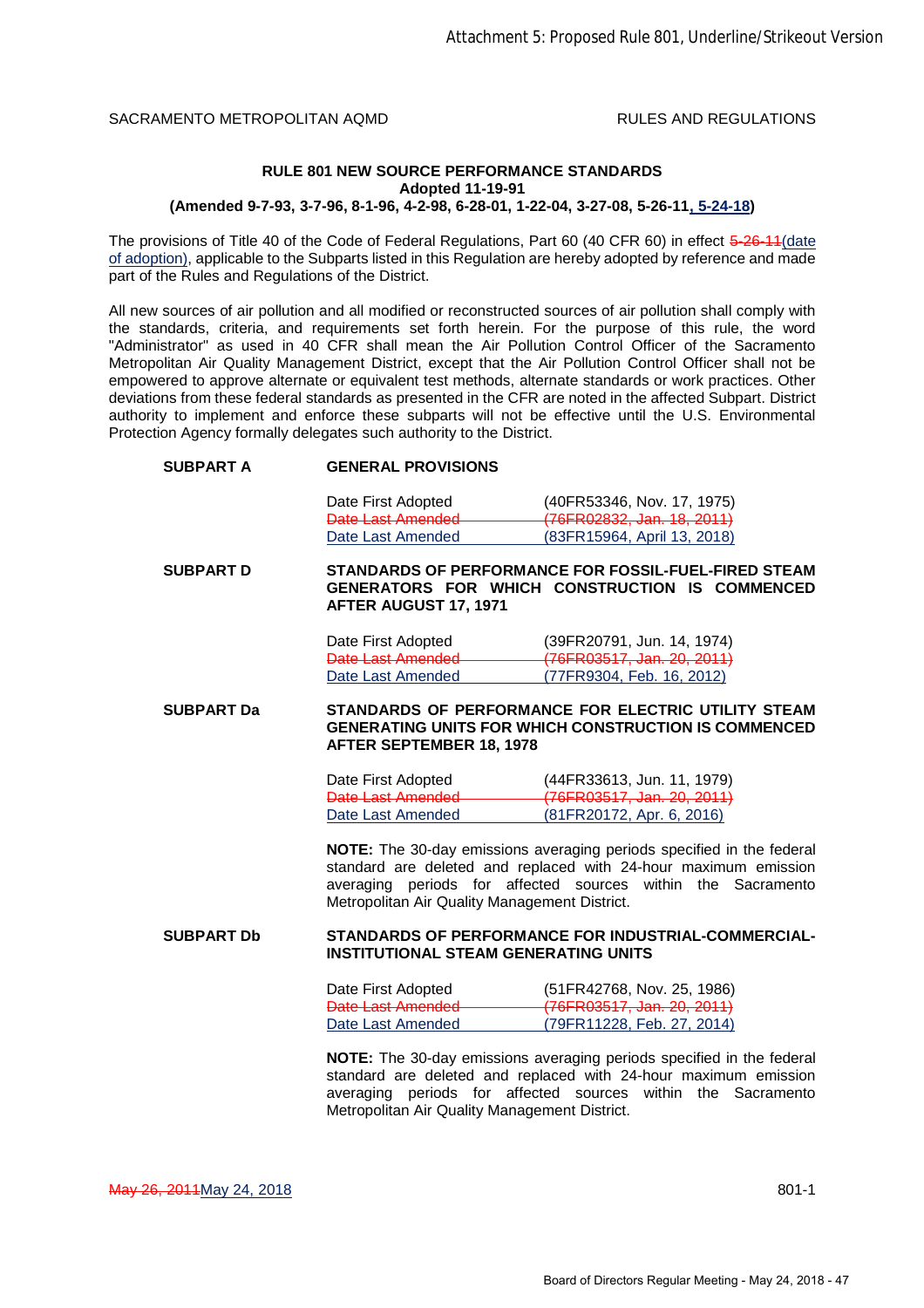| <b>SUBPART Dc</b> |                                                                                           | STANDARDS OF PERFORMANCE FOR SMALL INDUSTRIAL-<br><b>COMMERCIAL-INSTITUTIONAL STEAM GENERATING UNITS</b>                                                                                                        |
|-------------------|-------------------------------------------------------------------------------------------|-----------------------------------------------------------------------------------------------------------------------------------------------------------------------------------------------------------------|
|                   | Date First Adopted<br>Date Last Amended<br>Date Last Amended                              | (55FR37674, Sep. 12, 1990)<br>(76FR03517, Jan. 20, 2011)<br>(77FR9304, Feb. 16, 2012)                                                                                                                           |
| <b>SUBPART E</b>  | <b>STANDARDS OF PERFORMANCE FOR INCINERATORS</b>                                          |                                                                                                                                                                                                                 |
|                   | Date First Adopted<br>Date Last Amended                                                   | (36FR24877, Dec. 23, 1971)<br>(71FR27324, May 10, 2006)                                                                                                                                                         |
| <b>SUBPART Ea</b> | <b>STANDARDS</b><br>1994                                                                  | OF PERFORMANCE FOR<br><b>MUNICIPAL</b><br><b>WASTE</b><br>COMBUSTORS FOR WHICH CONSTRUCTION IS COMMENCED<br>AFTER DECEMBER 20, 1989 AND ON OR BEFORE SEPTEMBER 20,                                              |
|                   | Date First Adopted<br>Date Last Amended                                                   | (56FR5488, Feb. 11, 1991)<br>(65FR61753, Oct. 17, 2000)                                                                                                                                                         |
| <b>SUBPART Eb</b> | <b>FOR</b><br><b>WHICH</b><br><b>MODIFICATION</b><br><b>COMMENCED AFTER JUNE 19, 1996</b> | STANDARDS OF PERFORMANCE AND EMISSIONS GUIDELINES<br>FOR LARGE MUNICIPAL WASTE COMBUSTORS FOR WHICH<br><b>CONSTRUCTION IS COMMENCED AFTER SEPTEMBER 20, 1994 OR</b><br><b>RECONSTRUCTION</b><br><b>OR</b><br>IS |
|                   | Date First Adopted<br>Date Last Amended                                                   | (60FR65387, Dec. 19, 1995)<br>(71FR27324, May 10, 2006)                                                                                                                                                         |
| <b>SUBPART Ec</b> | STANDARDS OF PERFORMANCE FOR HOSPITAL/<br><b>IS COMMENCED AFTER JUNE 20, 1996</b>         | <b>MEDICAL/I</b><br>NFECTIOUS WASTE INCINERATORS-FOR WHICH CONSTRUCTION                                                                                                                                         |
|                   | Date First Adopted<br>Date Last Amended<br>Date Last Amended                              | (62FR48348, Sep. 15, 1997)<br>(74FR51368, Oct. 06, 2009)<br>(79FR11228, Feb. 27, 2014)                                                                                                                          |
| <b>SUBPART F</b>  | STANDARDS<br><b>OF</b><br><b>PLANTS</b>                                                   | PERFORMANCE FOR PORTLAND<br><b>CEMENT</b>                                                                                                                                                                       |
|                   | Date First Adopted<br><b>Date Last Amended</b><br>Date Last Amended                       | (36FR24877, Dec. 23, 1971)<br>(75FR54970, Sep. 09, 2010)<br>(80FR44772, Jul. 27, 2015)                                                                                                                          |
| <b>SUBPART G</b>  |                                                                                           | <b>STANDARDS OF PERFORMANCE FOR NITRIC ACID PLANTS</b>                                                                                                                                                          |
|                   | Date First Adopted<br>Date Last Amended<br>Date Last Amended                              | (39FR20794, Jun. 14, 1974)<br>(54FR6666, Feb. 14, 1989)<br>(77FR48433, Aug. 14, 2012)                                                                                                                           |
| <b>SUBPART Ga</b> | <b>COMMENCED AFTER OCTOBER 14, 2011</b>                                                   | STANDARDS OF PERFORMANCE FOR NITRIC ACID PLANTS FOR<br>WHICH CONSTRUCTION, RECONSTRUCTION, OR MODIFICATION                                                                                                      |
|                   | Date First Adopted<br>Date Last Amended                                                   | (77FR48433, Aug. 14, 2012)<br>(79FR25681, May. 6, 2014)                                                                                                                                                         |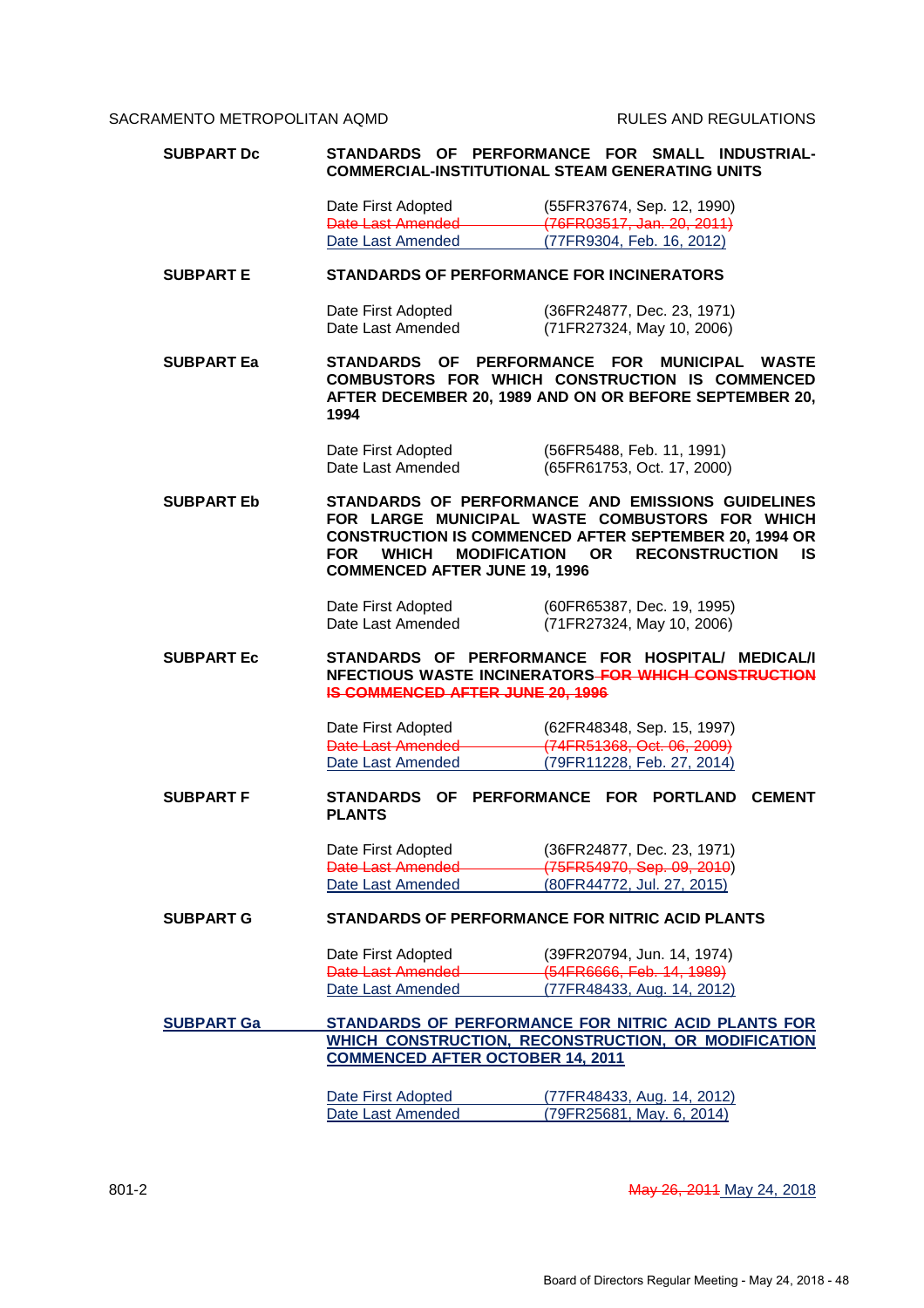| <b>SUBPART H</b>  |                                                                                       | <b>STANDARDS OF PERFORMANCE FOR SULFURIC ACID PLANTS</b>                                                                                                                  |
|-------------------|---------------------------------------------------------------------------------------|---------------------------------------------------------------------------------------------------------------------------------------------------------------------------|
|                   | Date First Adopted                                                                    | (39FR20794, Jun. 14, 1974)                                                                                                                                                |
|                   | Date Last Amended                                                                     | (65FR61753, Oct. 17, 2000)                                                                                                                                                |
|                   | Date Last Amended                                                                     | (79FR11228, Feb. 27, 2014)                                                                                                                                                |
| <b>SUBPART I</b>  | <b>STANDARDS</b><br>OF<br><b>FACILITIES</b>                                           | PERFORMANCE FOR HOT MIX ASPHALT                                                                                                                                           |
|                   | Date First Adopted<br>Date Last Amended                                               | (39FR9314, Mar. 8, 1974)<br>(54FR6667, Feb. 14, 1989)                                                                                                                     |
| <b>SUBPART J</b>  |                                                                                       | <b>STANDARDS OF PERFORMANCE FOR PETROLEUM REFINERIES</b>                                                                                                                  |
|                   | Date First Adopted<br>Date Last Amended <b>Date Last Amended</b><br>Date Last Amended | (39FR9315, Mar. 8, 1974)<br>(73FR35838, Jun 24, 2008)<br>(80FR75178, Dec 1, 2015)                                                                                         |
| <b>SUBPART Ja</b> | <b>FOR</b><br><b>WHICH</b><br>MODIFICATION COMMENCED AFTER MAY 14, 2007               | STANDARDS OF PERFORMANCE FOR PETROLEUM REFINERIES<br>CONSTRUCTION, RECONSTRUCTION,<br><b>OR</b>                                                                           |
|                   | Date First Adopted<br>Date Last Amended                                               | (73FR35867, Jun. 24, 2008)<br>(76FR10524, Feb 25, 2011)                                                                                                                   |
|                   | Date Last Amended                                                                     | (81FR45232, Jul. 13, 2016)                                                                                                                                                |
| <b>SUBPART K</b>  | <b>PETROLEUM</b><br><b>LIQUIDS</b><br>11, 1973, AND PRIOR TO MAY 19, 1978             | STANDARDS OF PERFORMANCE FOR STORAGE VESSELS FOR<br><b>FOR</b><br><b>WHICH</b><br><b>CONSTRUCTION.</b><br>RECONSTRUCTION, OR MODIFICATION COMMENCED AFTER JUNE            |
|                   | Date First Adopted<br>Date Last Amended                                               | (39FR9317, Mar. 8, 1974)<br>(65FR61755, Oct. 17, 2000)                                                                                                                    |
| <b>SUBPART Ka</b> | <b>PETROLEUM</b><br>LIQUIDS<br>18, 1978, AND PRIOR TO JULY 23, 1984                   | STANDARDS OF PERFORMANCE FOR STORAGE VESSELS FOR<br><b>FOR</b><br><b>WHICH</b><br><b>CONSTRUCTION,</b><br>RECONSTRUCTION, OR MODIFICATION COMMENCED AFTER MAY             |
|                   | Date First Adopted<br>Date Last Amended                                               | (45FR23379, Apr. 4, 1980)<br>(65FR78275, Dec. 14, 2000)                                                                                                                   |
| <b>SUBPART Kb</b> | MODIFICATION COMMENCED AFTER JULY 23, 1984                                            | STANDARDS OF PERFORMANCE FOR VOLATILE ORGANIC LIQUID<br>STORAGE VESSELS (INCLUDING PETROLEUM LIQUID STORAGE<br><b>VESSELS) FOR WHICH CONSTRUCTION, RECONSTRUCTION, OR</b> |
|                   | Date First Adopted<br>Date Last Amended                                               | (52FR11420, Apr. 8, 1987)<br>(68FR59333, Oct. 15, 2003)                                                                                                                   |
|                   | of Subpart Kb.                                                                        | NOTE: Any violation of provision 60.113.b, testing procedures,<br>determined by the Air Pollution Control Officer, shall constitute a violation                           |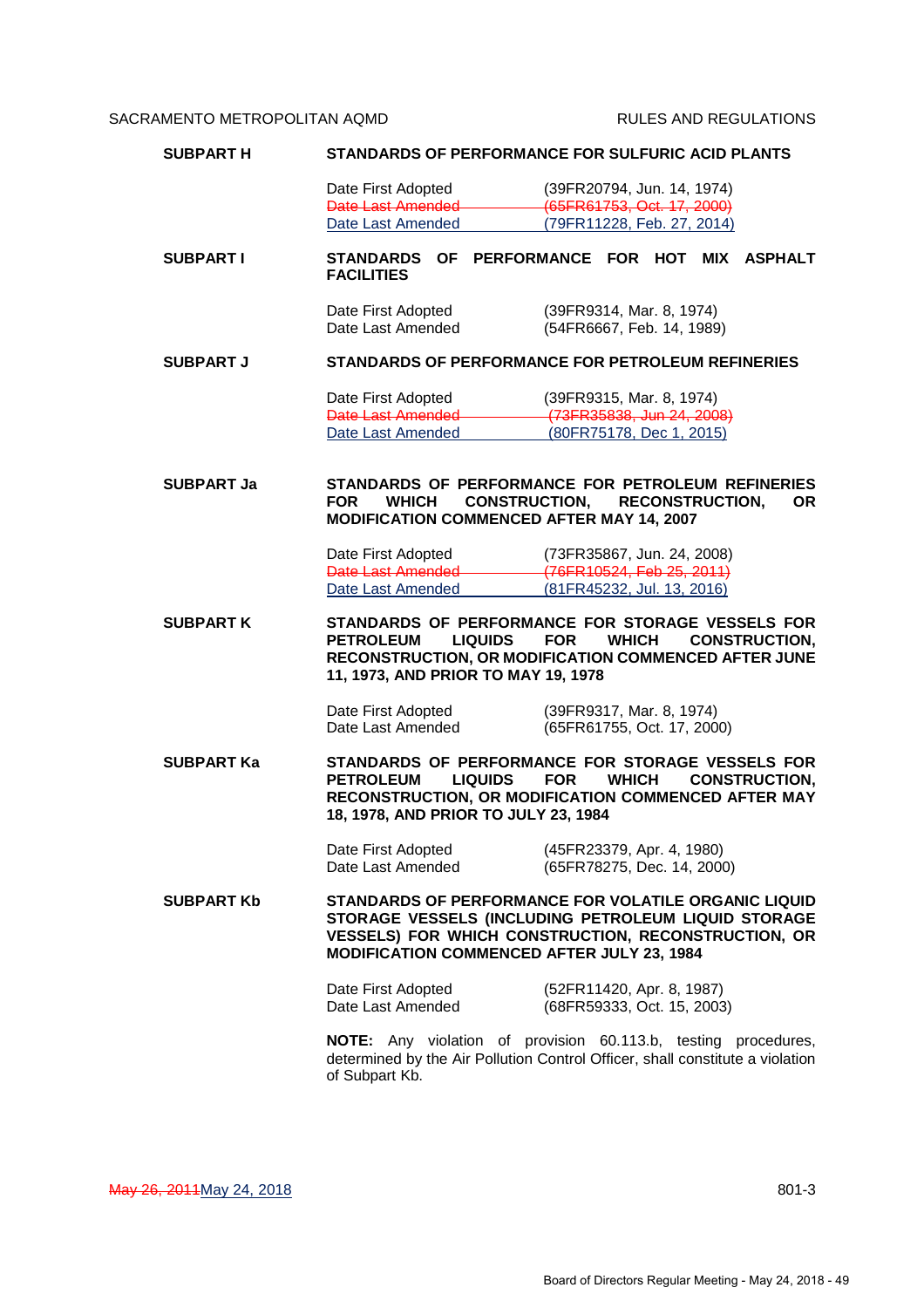| <b>SUBPART L</b>  | <b>STANDARDS</b><br>OF _<br><b>SMELTERS</b>                                                                                                                        | PERFORMANCE FOR SECONDARY LEAD |                                                                                      |               |
|-------------------|--------------------------------------------------------------------------------------------------------------------------------------------------------------------|--------------------------------|--------------------------------------------------------------------------------------|---------------|
|                   | Date First Adopted<br>Date Last Amended                                                                                                                            |                                | (39FR9317, Mar. 8, 1974)<br>(65FR61756, Oct. 17, 2000)                               |               |
| <b>SUBPART M</b>  | STANDARDS OF PERFORMANCE FOR SECONDARY BRASS AND<br><b>BRONZE PRODUCTION PLANTS</b>                                                                                |                                |                                                                                      |               |
|                   | Date First Adopted<br>Date Last Amended                                                                                                                            |                                | (39FR9318, Mar. 8, 1974)<br>(65FR61756, Oct. 17, 2000)                               |               |
| <b>SUBPART N</b>  | STANDARDS OF PERFORMANCE FOR PRIMARY EMISSIONS FROM<br><b>BASIC</b><br><b>OXYGEN</b><br><b>CONSTRUCTION IS COMMENCED AFTER JUNE 11, 1973</b>                       | <b>PROCESS</b>                 | <b>FURNACES</b><br><b>FOR</b>                                                        | <b>WHICH</b>  |
|                   | Date First Adopted<br>Date Last Amended                                                                                                                            |                                | (39FR9318, Mar. 8, 1974)<br>(65FR61756, Oct. 17, 2000)                               |               |
| <b>SUBPART Na</b> | STANDARDS OF PERFORMANCE FOR SECONDARY EMISSIONS<br>FROM BASIC OXYGEN PROCESS STEELMAKING FACILITIES FOR<br>WHICH CONSTRUCTION IS COMMENCED AFTER JANUARY 20, 1983 |                                |                                                                                      |               |
|                   | Date First Adopted<br>Date Last Amended                                                                                                                            |                                | (51FR161, Jan. 2, 1986)<br>(65FR61756, Oct. 17, 2000)                                |               |
| <b>SUBPART O</b>  | STANDARDS OF PERFORMANCE FOR SEWAGE TREATMENT<br><b>PLANTS</b>                                                                                                     |                                |                                                                                      |               |
|                   | Date First Adopted<br><b>Date Last Amended</b><br>Date Last Amended                                                                                                |                                | (39FR9319, Mar. 8, 1974)<br>(65FR61756, Oct. 17, 2000)<br>(79FR11228, Feb. 27, 2014) |               |
| <b>SUBPART P</b>  | <b>OF</b><br><b>STANDARDS</b><br><b>SMELTERS</b>                                                                                                                   | <b>PERFORMANCE</b>             | <b>FOR</b><br><b>PRIMARY</b>                                                         | <b>COPPER</b> |
|                   | Date First Adopted<br>Date Last Amended                                                                                                                            |                                | (41FR2338, Jan. 15, 1976)<br>(65FR61756, Oct. 17, 2000)                              |               |
| SUBPART Q         | STANDARDS OF PERFORMANCE FOR PRIMARY ZINC SMELTERS                                                                                                                 |                                |                                                                                      |               |
|                   | Date First Adopted<br>Date Last Amended                                                                                                                            |                                | (41FR2340, Jan. 15, 1976)<br>(54FR6669, Feb. 14, 1989)                               |               |
| <b>SUBPART R</b>  | <b>STANDARDS OF PERFORMANCE FOR PRIMARY LEAD SMELTERS</b>                                                                                                          |                                |                                                                                      |               |
|                   | Date First Adopted<br>Date Last Amended                                                                                                                            |                                | (41FR2340, Jan. 15, 1976)<br>(54FR6669, Feb. 14, 1989)                               |               |
| <b>SUBPART S</b>  | STANDARDS OF PERFORMANCE FOR PRIMARY ALUMINUM<br><b>REDUCTION PLANTS</b>                                                                                           |                                |                                                                                      |               |
|                   | Date First Adopted<br>Date Last Amended                                                                                                                            |                                | (45FR44207, Jun. 30, 1980)<br>(65FR61757, Oct. 17, 2000)                             |               |

801-4 **May 26, 2011 May 26, 2011** May 27, 2018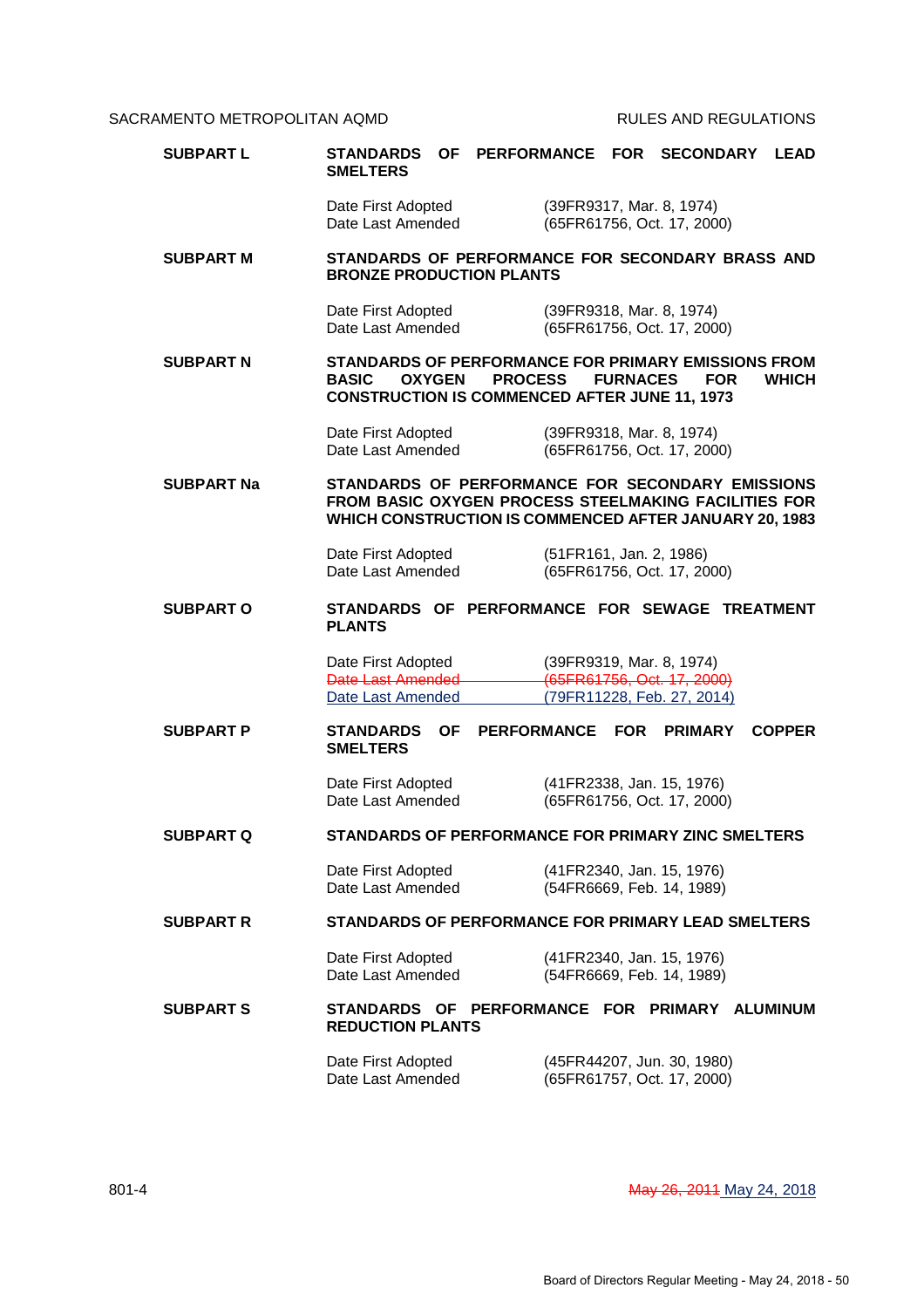| SUBPART T         | STANDARDS<br>ΟF<br><b>FERTILIZER</b><br><b>INDUSTRY:</b><br><b>PLANTS</b> | <b>PERFORMANCE</b><br><b>FOR</b><br>THE.<br><b>PHOSPHATE</b><br><b>WET-PROCESS</b><br><b>PHOSPHORIC</b><br><b>ACID</b>  |
|-------------------|---------------------------------------------------------------------------|-------------------------------------------------------------------------------------------------------------------------|
|                   | Date First Adopted                                                        | (40FR33154, Aug. 6, 1975)                                                                                               |
|                   | Date Last Amended                                                         | (65FR61757, Oct. 17, 2000)                                                                                              |
|                   | Date Last Amended                                                         | (80FR50386, Aug. 19, 2015)                                                                                              |
| <b>SUBPART U</b>  | <b>STANDARDS</b><br>ΟF                                                    | <b>PERFORMANCE</b><br><b>FOR</b><br>THE<br><b>PHOSPHATE</b><br><b>FERTILIZER INDUSTRY: SUPERPHOSPHORIC ACID PLANTS</b>  |
|                   | Date First Adopted                                                        | (40FR33155, Aug. 6, 1975)                                                                                               |
|                   | <b>Date Last Amended</b><br>Date Last Amended                             | (65FR61757, Oct. 17, 2000)<br>(80FR50386, Aug. 19, 2015                                                                 |
|                   |                                                                           |                                                                                                                         |
| SUBPART V         | <b>STANDARDS</b><br>ΟF                                                    | <b>PERFORMANCE</b><br><b>FOR</b><br>THE<br><b>PHOSPHATE</b><br>FERTILIZER INDUSTRY: DIAMMONIUM PHOSPHATE PLANTS         |
|                   | Date First Adopted                                                        | (40FR33155, Aug. 6, 1975)                                                                                               |
|                   | Date Last Amended<br>Date Last Amended                                    | (65FR61757, Oct. 17, 2000)<br>(80FR50386, Aug. 19, 2015                                                                 |
|                   |                                                                           |                                                                                                                         |
| <b>SUBPART W</b>  | <b>STANDARDS</b><br>ΟF                                                    | <b>PERFORMANCE</b><br><b>FOR</b><br>THE<br><b>PHOSPHATE</b><br><b>FERTILIZER INDUSTRY: TRIPLE SUPERPHOSPHATE PLANTS</b> |
|                   | Date First Adopted                                                        | (40FR33156, Aug. 6, 1975)                                                                                               |
|                   | Date Last Amended                                                         | (65FR61757, Oct. 17, 2000)                                                                                              |
|                   | Date Last Amended                                                         | (80FR50386, Aug. 19, 2015                                                                                               |
| <b>SUBPART X</b>  | <b>OF</b><br><b>STANDARDS</b><br><b>STORAGE FACILITIES</b>                | <b>PERFORMANCE</b><br><b>FOR</b><br>THE<br><b>PHOSPHATE</b><br>FERTILIZER INDUSTRY: GRANULAR TRIPLE SUPERPHOSPHATE      |
|                   | Date First Adopted                                                        | (40FR33156, Aug. 6, 1975)                                                                                               |
|                   | Date Last Amended                                                         | (65FR61757, Oct. 17, 2000)                                                                                              |
|                   | Date Last Amended                                                         | (80FR50386, Aug. 19, 2015                                                                                               |
| <b>SUBPARTY</b>   | <b>PROCESSING PLANTS</b>                                                  | STANDARDS OF PERFORMANCE FOR COAL PREPARATION AND                                                                       |
|                   | Date First Adopted<br>Date Last Amended                                   | (41FR2234, Jan. 15, 1976)<br>(74FR51977, Oct. 08, 2009)                                                                 |
| <b>SUBPART Z</b>  | <b>FACILITIES</b>                                                         | STANDARDS OF PERFORMANCE FOR FERROALLOY PRODUCTION                                                                      |
|                   | Date First Adopted<br>Date Last Amended                                   | (41FR18501, May 4, 1976)<br>(65FR61758, Oct. 17, 2000)                                                                  |
| <b>SUBPART AA</b> | ON OR BEFORE AUGUST 17, 1983                                              | STANDARDS OF PERFORMANCE FOR STEEL PLANTS: ELECTRIC<br>ARC FURNACES CONSTRUCTED AFTER OCTOBER 21, 1974, AND             |
|                   | Date First Adopted<br>Date Last Amended                                   | (40FR43842, Sep. 23, 1975)<br>(70FR8523, Feb. 22, 2005)                                                                 |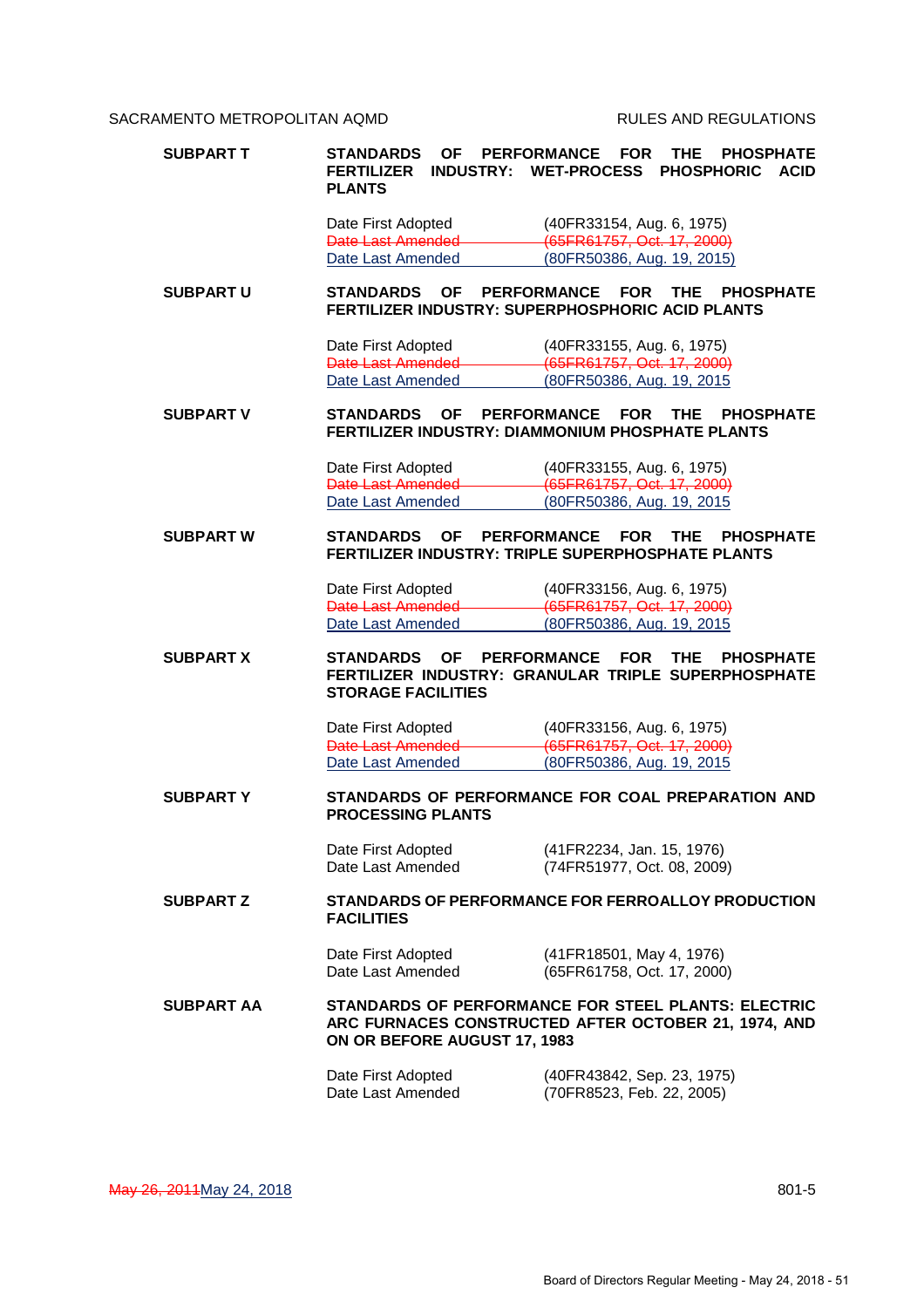| <b>SUBPART AAa</b> | <b>VESSELS CONSTRUCTED AFTER AUGUST 17, 1983</b>             | <b>STANDARDS OF PERFORMANCE FOR STEEL PLANTS: ELECTRIC</b><br>ARC FURNACES AND ARGON-OXYGEN DECARBURIZATION                                                                                              |
|--------------------|--------------------------------------------------------------|----------------------------------------------------------------------------------------------------------------------------------------------------------------------------------------------------------|
|                    | Date First Adopted<br>Date Last Amended                      | (49FR43845, Oct. 31, 1984)<br>(70FR8523, Feb. 22, 2005)                                                                                                                                                  |
| <b>SUBPART BB</b>  |                                                              | STANDARDS OF PERFORMANCE FOR KRAFT PULP MILLS                                                                                                                                                            |
|                    | Date First Adopted<br>Date Last Amended<br>Date Last Amended | (43FR7572, Feb. 23, 1978)<br>(71FR55119, Sep. 21, 2006)<br>(79FR18952, Apr. 4, 2014)                                                                                                                     |
| <b>SUBPART BBa</b> | <b>STANDARDS</b><br><b>AFFECTED</b><br><b>SOURCES</b>        | OF PERFORMANCE FOR KRAFT PULP MILL<br><b>FOR</b><br><b>WHICH</b><br><b>CONSTRUCTION,</b>                                                                                                                 |
|                    | 23, 2013                                                     | RECONSTRUCTION, OR MODIFICATION COMMENCED AFTER MAY                                                                                                                                                      |
|                    | Date First Adopted                                           | (79FR18952, Apr. 4, 2014)                                                                                                                                                                                |
| <b>SUBPART CC</b>  | <b>PLANTS</b>                                                | STANDARDS OF PERFORMANCE FOR GLASS MANUFACTURING                                                                                                                                                         |
|                    | Date First Adopted<br>Date Last Amended                      | (45FR66751, Oct. 7, 1980)<br>(65FR61759, Oct. 17, 2000)                                                                                                                                                  |
| <b>SUBPART DD</b>  |                                                              | STANDARDS OF PERFORMANCE FOR GRAIN ELEVATORS                                                                                                                                                             |
|                    | Date First Adopted<br>Date Last Amended                      | (43FR34347, Aug. 3, 1978)<br>(65FR61759, Oct. 17, 2000)                                                                                                                                                  |
| <b>SUBPART EE</b>  | <b>METAL FURNITURE</b>                                       | STANDARDS OF PERFORMANCE FOR SURFACE COATING OF                                                                                                                                                          |
|                    | Date First Adopted<br>Date Last Amended                      | (47FR49287, Oct. 29, 1982)<br>(65FR61759, Oct. 17, 2000)                                                                                                                                                 |
|                    | Metropolitan Air Quality Management District.                | NOTE: The 30-day emissions averaging periods specified in the federal<br>standard are deleted and replaced with 24-hour maximum emission<br>averaging periods for affected sources within the Sacramento |
| <b>SUBPART GG</b>  | STANDARDS<br><b>OF</b><br><b>TURBINES</b>                    | PERFORMANCE FOR STATIONARY<br><b>GAS</b>                                                                                                                                                                 |
|                    | Date First Adopted<br>Date Last Amended                      | (44FR52798, Sep. 10, 1979)<br>(71FR9453, Feb. 24, 2006)                                                                                                                                                  |
|                    | Date Last Amended                                            | (81FR42542, Jun. 30, 2016)                                                                                                                                                                               |
| <b>SUBPART HH</b>  | <b>PLANTS</b>                                                | STANDARDS OF PERFORMANCE FOR LIME MANUFACTURING                                                                                                                                                          |
|                    | Date First Adopted<br>Date Last Amended                      | (43FR18080, Apr. 26, 1984)<br>(65FR61760, Oct. 17, 2000)                                                                                                                                                 |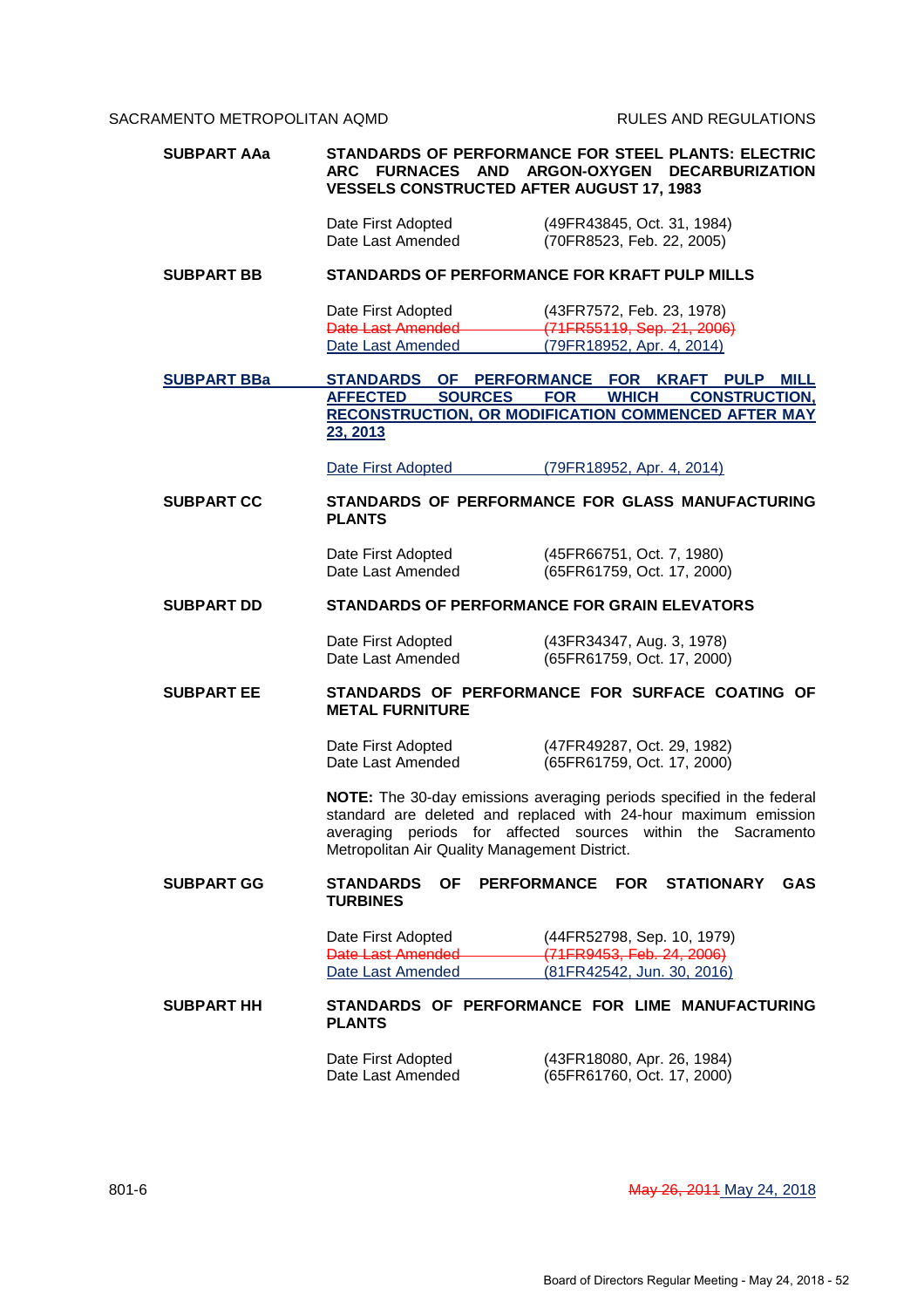| <b>SUBPART KK</b> | STANDARDS OF PERFORMANCE FOR LEAD-ACID BATTERY<br><b>MANUFACTURING PLANTS</b>                                                                                                                                                                             |
|-------------------|-----------------------------------------------------------------------------------------------------------------------------------------------------------------------------------------------------------------------------------------------------------|
|                   | (47FR16573, Apr. 16, 1982)<br>Date First Adopted<br>Date Last Amended<br>(65FR61760, Oct. 17, 2000)                                                                                                                                                       |
|                   | (79FR11228, Feb. 27, 2014)<br>Date Last Amended                                                                                                                                                                                                           |
| <b>SUBPART LL</b> | STANDARDS OF PERFORMANCE FOR METALLIC MINERAL<br><b>PROCESSING PLANTS</b>                                                                                                                                                                                 |
|                   | Date First Adopted<br>Date Last Amended<br>(49FR6464, Feb. 21, 1984)<br>(65FR61760, Oct. 17, 2000)                                                                                                                                                        |
|                   | (79FR11228, Feb. 27, 2014)<br>Date Last Amended                                                                                                                                                                                                           |
| <b>SUBPART MM</b> | STANDARDS OF PERFORMANCE FOR AUTOMOBILE AND LIGHT<br>DUTY TRUCK SURFACE COATING OPERATIONS                                                                                                                                                                |
|                   | Date First Adopted<br>(45FR85415, Dec. 24, 1980)<br>Date Last Amended<br>(65FR61760, Oct. 17, 2000)                                                                                                                                                       |
|                   | NOTE: The 30-day emissions averaging periods specified in the federal<br>standard are deleted and replaced with 24-hour maximum emission<br>averaging periods for affected sources within the Sacramento<br>Metropolitan Air Quality Management District. |
| <b>SUBPART NN</b> | <b>STANDARDS OF PERFORMANCE FOR PHOSPHATE ROCK PLANTS</b>                                                                                                                                                                                                 |
|                   | Date First Adopted<br>(47FR16589, Apr. 16, 1982)<br>Date Last Amended<br>(65FR61760, Oct. 17, 2000)                                                                                                                                                       |
| <b>SUBPART PP</b> | STANDARDS OF PERFORMANCE FOR AMMONIUM SULFATE<br><b>MANUFACTURE</b>                                                                                                                                                                                       |
|                   | Date First Adopted<br>(45FR74850, Nov. 12, 1980)<br>Date Last Amended<br>(65FR61760, Oct. 17, 2000)                                                                                                                                                       |
| <b>SUBPART QQ</b> | STANDARDS OF PERFORMANCE FOR THE GRAPHIC<br><b>ARTS</b><br><b>INDUSTRY: PUBLICATION ROTOGRAVURE PRINTING</b>                                                                                                                                              |
|                   | Date First Adopted<br>(47FR50649, Nov. 8, 1982)<br>Date Last Amended<br>(65FR61761, Oct. 17, 2000)                                                                                                                                                        |
|                   | NOTE: The 30-day emissions averaging periods specified in the federal<br>standard are deleted and replaced with 24-hour maximum emission<br>averaging periods for affected sources within the Sacramento<br>Metropolitan Air Quality Management District. |
| <b>SUBPART RR</b> | STANDARDS OF PERFORMANCE FOR PRESSURE SENSITIVE TAPE<br>AND LABEL SURFACE COATING OPERATIONS                                                                                                                                                              |
|                   | Date First Adopted<br>(48FR48375, Oct. 18, 1983)<br>Date Last Amended<br>(65FR61761, Oct. 17, 2000)                                                                                                                                                       |
|                   | NOTE: The 30-day emissions averaging periods specified in the federal<br>standard are deleted and replaced with 24-hour maximum emission<br>averaging periods for affected sources within the Sacramento<br>Metropolitan Air Quality Management District. |

May 26, 2011 May 24, 2018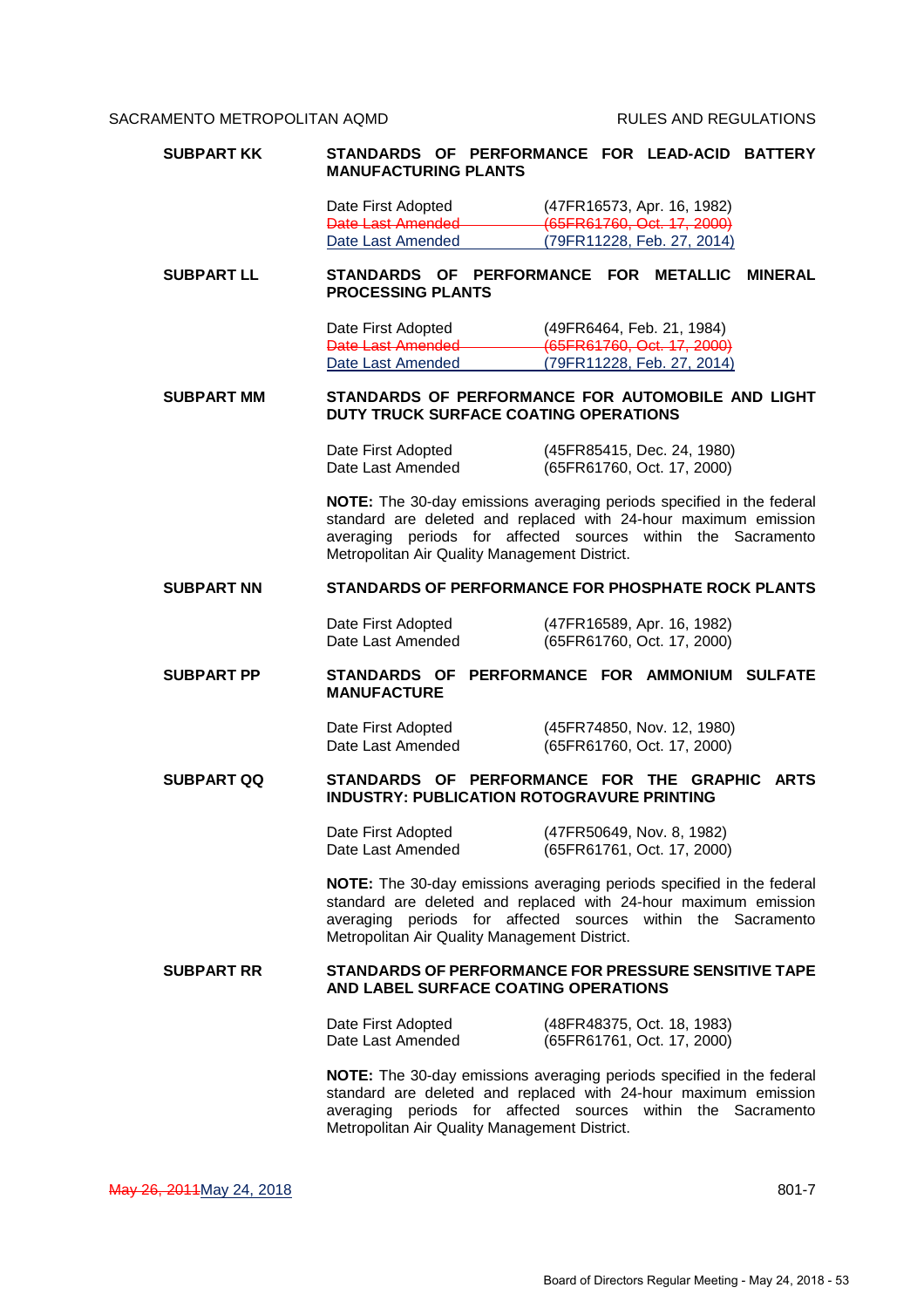| <b>SUBPART SS</b>  | STANDARDS OF PERFORMANCE FOR INDUSTRIAL SURFACE<br><b>COATING: LARGE APPLIANCES</b>                                                                                                                                                                        |
|--------------------|------------------------------------------------------------------------------------------------------------------------------------------------------------------------------------------------------------------------------------------------------------|
|                    | (44FR47785, Oct. 27, 1982)<br>Date First Adopted<br>Date Last Amended<br>(65FR61761, Oct. 17, 2000)                                                                                                                                                        |
|                    | NOTE: The 30-day emissions averaging periods specified in the federal<br>standard are deleted and replaced with 24-hour maximum emission<br>averaging periods for affected sources within the Sacramento<br>Metropolitan Air Quality Management District.  |
| <b>SUBPART TT</b>  | STANDARDS OF PERFORMANCE FOR METAL COIL SURFACE<br><b>COATING</b>                                                                                                                                                                                          |
|                    | (47FR49612, Nov. 1, 1982)<br>Date First Adopted<br>Date Last Amended<br>(65FR61761, Oct. 17, 2000)                                                                                                                                                         |
|                    | NOTE: The 30-day emissions averaging periods specified in the federal<br>standard are deleted and replaced with 24-hour maximum emission<br>averaging periods for affected sources within the Sacramento<br>Metropolitan Air Quality Management District.  |
| <b>SUBPART UU</b>  | STANDARDS OF PERFORMANCE FOR ASPHALT PROCESSING<br>AND ASPHALT ROOFING MANUFACTURE                                                                                                                                                                         |
|                    | Date First Adopted<br>(47FR34143, Aug. 6, 1982)<br>Date Last Amended <b>Date Last Amended</b><br>(65FR61762, Oct. 17, 2000)<br>Date Last Amended<br>(79FR11228, Feb. 27, 2014)                                                                             |
| <b>SUBPART VV</b>  | STANDARDS OF PERFORMANCE FOR EQUIPMENT LEAKS OF VOC<br>IN THE SYNTHETIC ORGANIC CHEMICALS MANUFACTURING<br>INDUSTRY FOR WHICH CONSTRUCTION, RECONSTRUCTION OR<br>MODIFICATION COMMENCED AFTER JANUARY 5, 1981, AND ON OR<br><b>BEFORE NOVEMBER 7, 2006</b> |
|                    | Date First Adopted<br>(48FR48335, Oct. 18, 1983)<br>Date Last Amended<br>(73FR31372, Jun. 02, 2008)                                                                                                                                                        |
| <b>SUBPART VVa</b> | STANDARDS OF PERFORMANCE FOR EQUIPMENT LEAKS OF VOC<br>IN THE SYNTHETIC ORGANIC CHEMICALS MANUFACTURING<br>INDUSTRY FOR WHICH CONSTRUCTION, RECONSTRUCTION OR<br><b>MODIFICATION COMMENCED AFTER NOVEMBER 7, 2006</b>                                      |
|                    | Date First Adopted<br>(72FR64860, Nov. 16, 2007)<br>Date Last Amended<br>(73FR31372, Jun. 02, 2008)                                                                                                                                                        |
| <b>SUBPART WW</b>  | STANDARDS OF PERFORMANCE FOR THE BEVERAGE CAN<br><b>SURFACE COATING INDUSTRY</b>                                                                                                                                                                           |
|                    | Date First Adopted<br>(48FR38737, Aug. 25, 1983)<br>(65FR61763, Oct. 17, 2000)<br>Date Last Amended                                                                                                                                                        |
|                    | NOTE: The 30-day emissions averaging periods specified in the federal<br>standard are deleted and replaced with 24-hour maximum emission<br>averaging periods for affected sources within the Sacramento<br>Metropolitan Air Quality Management District.  |

801-8 May 26, 2014 May 26, 2014 May 26, 2014 May 24, 2018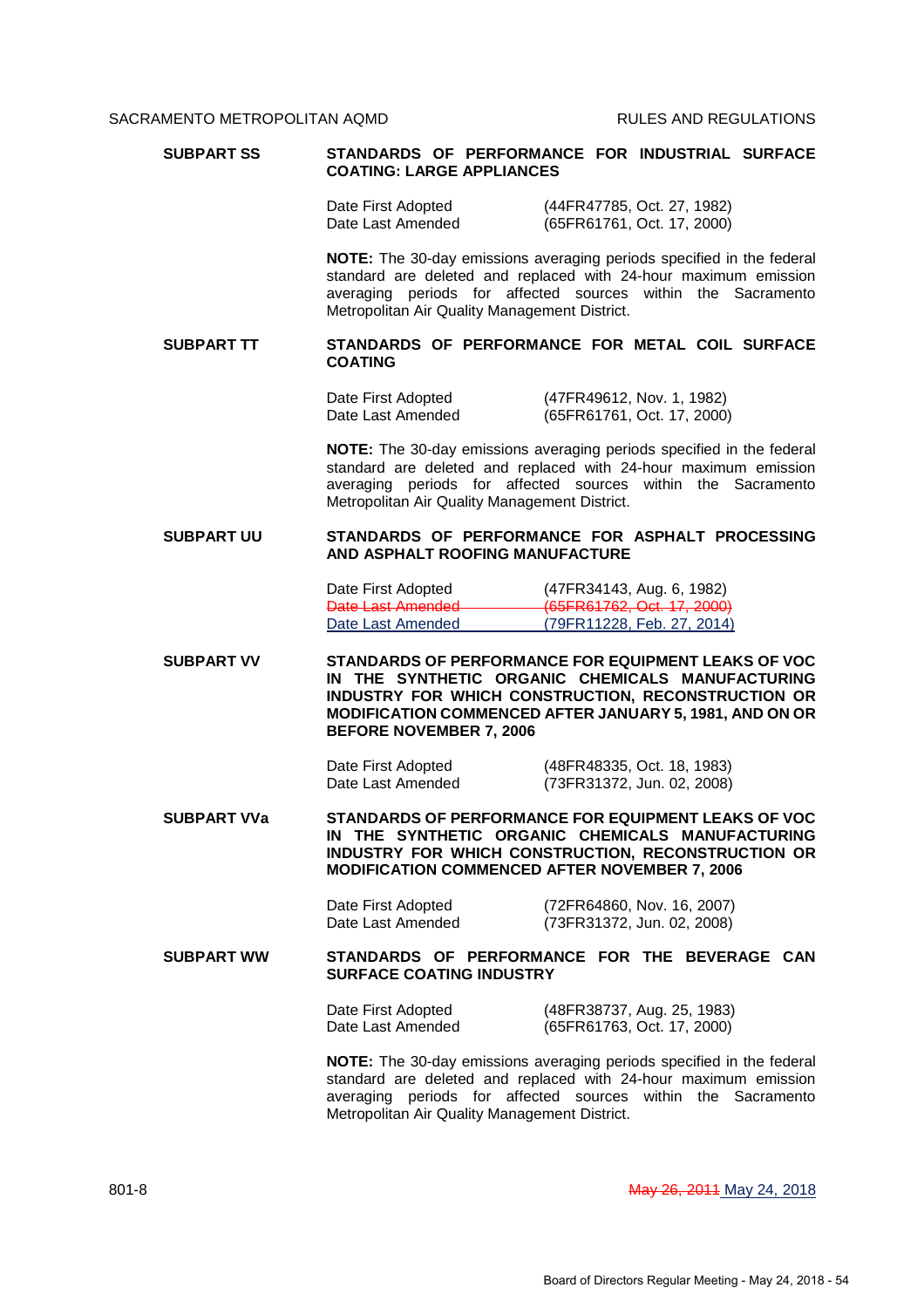| <b>SUBPART AAA</b>  | <b>HEATERS</b>                                                                                  | STANDARDS OF PERFORMANCE FOR NEW RESIDENTIAL WOOD                                                                                                                                                            |
|---------------------|-------------------------------------------------------------------------------------------------|--------------------------------------------------------------------------------------------------------------------------------------------------------------------------------------------------------------|
|                     | Date First Adopted                                                                              | (52FR5860, Feb. 26, 1988)                                                                                                                                                                                    |
|                     | Date Last Amended<br>Date Last Amended                                                          | (65FR61764, Oct. 17, 2000)<br>(80FR13672, Mar. 16, 2015)                                                                                                                                                     |
| <b>SUBPART BBB</b>  | <b>MANUFACTURING INDUSTRY</b>                                                                   | STANDARDS OF PERFORMANCE FOR THE RUBBER<br><b>TIRE</b>                                                                                                                                                       |
|                     | Date First Adopted<br><b>Date Last Amended</b>                                                  | (52FR34868, Sep. 15, 1987)<br>(65FR61765, Oct. 17, 2000)                                                                                                                                                     |
|                     | Date Last Amended                                                                               | (81FR42542, Jun. 30, 2016)                                                                                                                                                                                   |
| <b>SUBPART DDD</b>  | OF PERFORMANCE<br><b>STANDARDS</b><br><b>COMPOUND</b><br>(VOC)<br><b>MANUFACTURING INDUSTRY</b> | FOR VOLATILE<br><b>ORGANIC</b><br><b>POLYMER</b><br><b>EMISSIONS</b><br><b>FROM</b><br><b>THE</b>                                                                                                            |
|                     | Date First Adopted<br>Date Last Amended<br>Date Last Amended                                    | (55FR51010, Dec. 11, 1990)<br>(65FR78278, Dec. 14, 2000)<br>(81FR42542, Jun. 30, 2016)                                                                                                                       |
|                     | concentration standard for affected facilities.                                                 | NOTE: The 14-day rolling ethylene glycol concentration averaging periods<br>specified in the federal standards are deleted and replaced with a daily                                                         |
| <b>SUBPART FFF</b>  | <b>URETHANE COATING AND PRINTING</b>                                                            | STANDARDS OF PERFORMANCE FOR FLEXIBLE VINYL AND                                                                                                                                                              |
|                     | Date First Adopted<br>Date Last Amended                                                         | (49FR26892, Jun. 29, 1984)<br>(65FR61768, Oct. 17, 2000)                                                                                                                                                     |
|                     | Metropolitan Air Quality Management District.                                                   | NOTE: The 30-day emissions averaging periods specified in the federal<br>standard are deleted and replaced with 24-hour maximum emission<br>averaging periods for affected sources within the Sacramento     |
| <b>SUBPART GGG</b>  | ΙN                                                                                              | STANDARDS OF PERFORMANCE FOR EQUIPMENT LEAKS OF VOC<br>PETROLEUM REFINERIES FOR WHICH CONSTRUCTION,<br>RECONSTRUCTION, OR MODIFICATION COMMENCED AFTER<br>JANUARY 4, 1983, AND ON OR BEFORE NOVEMBER 7, 2006 |
|                     | Date First Adopted<br>Date Last Amended                                                         | (49FR22606, May 30, 1984)<br>(73FR31372, Jun. 02, 2008)                                                                                                                                                      |
| <b>SUBPART GGGa</b> | <b>NOVEMBER 7, 2006</b>                                                                         | STANDARDS OF PERFORMANCE FOR EQUIPMENT LEAKS OF VOC<br>IN PETROLEUM REFINERIES FOR WHICH CONSTRUCTION,<br>RECONSTRUCTION, OR MODIFICATION COMMENCED AFTER                                                    |
|                     | Date First Adopted<br>Date Last Amended                                                         | (72FR64860, Nov. 16, 2007)<br>(73FR31372, Jun. 02, 2008)                                                                                                                                                     |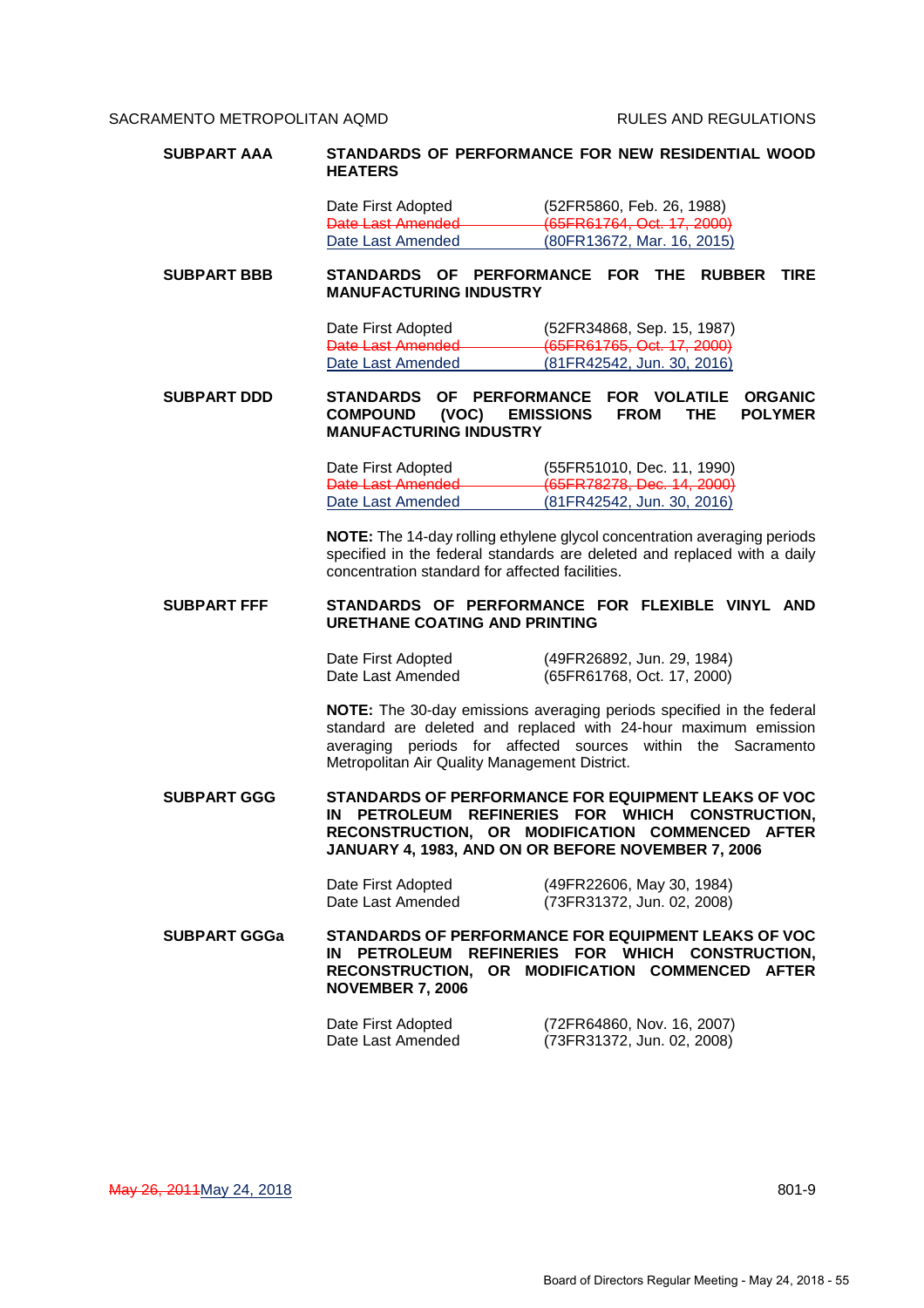| <b>SUBPART HHH</b> | OF PERFORMANCE<br><b>STANDARDS</b><br><b>FOR</b><br><b>SYNTHETIC</b><br><b>FIBER</b><br><b>PRODUCTION FACILITIES</b>                                                                   |
|--------------------|----------------------------------------------------------------------------------------------------------------------------------------------------------------------------------------|
|                    | Date First Adopted<br>(49FR13651, Apr. 5, 1984)<br>Date Last Amended<br>(65FR61769, Oct. 17, 2000)                                                                                     |
|                    | NOTE: The six month rolling average basis specified in the federal<br>standards is deleted and replaced with a 24 hour emission averaging<br>periods for affected facilities.          |
| <b>SUBPART III</b> | STANDARDS OF PERFORMANCE FOR VOLATILE ORGANIC<br>COMPOUND (VOC) EMISSIONS FROM THE SYNTHETIC ORGANIC<br>CHEMICAL MANUFACTURING INDUSTRY (SOCMI) AIR OXIDATION<br><b>UNIT PROCESSES</b> |
|                    | Date First Adopted<br>(55FR26912 Jun. 29, 1990)                                                                                                                                        |
|                    | Date Last Amended<br>(65FR78278, Dec. 14, 2000)<br>(81FR42542, Jun. 30, 2016)<br>Date Last Amended                                                                                     |
|                    |                                                                                                                                                                                        |
| <b>SUBPART JJJ</b> | <b>OF</b><br><b>DRY</b><br><b>STANDARDS</b><br><b>PERFORMANCE</b><br><b>FOR</b><br><b>PETROLEUM</b><br><b>CLEANERS</b>                                                                 |
|                    | Date First Adopted<br>(49FR37331, Sep. 21, 1984)<br>Date Last Amended<br>(65FR61773, Oct. 17, 2000)                                                                                    |
|                    | NOTE: The observation of a leak in excess of the requirements of the rule<br>constitutes a violation of the rule. This provision added under Section<br>60.622.                        |
| <b>SUBPART KKK</b> | STANDARDS OF PERFORMANCE FOR EQUIPMENT LEAKS OF VOC<br><b>FROM ONSHORE NATURAL GAS PROCESSING PLANTS.</b>                                                                              |
|                    | Date First Adopted<br>(50FR26124, Jun. 24, 1985)                                                                                                                                       |
|                    | Date Last Amended<br>(65FR61773, Oct. 17, 2000)<br>(77FR49490, Aug. 16, 2012)<br>Date Last Amended                                                                                     |
|                    |                                                                                                                                                                                        |
| <b>SUBPART LLL</b> | STANDARDS OF PERFORMANCE FOR ONSHORE NATURAL GAS<br><b>PROCESSING: SO<sub>2</sub> EMISSIONS</b>                                                                                        |
|                    | (50FR40160, Oct. 1, 1985)<br>Date First Adopted                                                                                                                                        |
|                    | (65FR61774, Oct. 17, 2000)<br>Date Last Amended<br>(81FR42542, Jun. 30, 2016)<br>Date Last Amended                                                                                     |
| <b>SUBPART NNN</b> | STANDARDS OF PERFORMANCE FOR VOLATILE ORGANIC<br>COMPOUND (VOC) EMISSIONS FROM SYNTHETIC ORGANIC<br>CHEMICAL MANUFACTURING INDUSTRY (SOCMI) DISTILLATION<br><b>OPERATIONS</b>          |
|                    | Date First Adopted<br>(55FR26931, Jun. 29, 1990)<br>(74FR29948, Jun. 24, 2009)<br>Date Last Amended                                                                                    |
|                    | Date Last Amended<br>(81FR42542, Jun. 30, 2016)                                                                                                                                        |
| <b>SUBPART OOO</b> | STANDARDS OF PERFORMANCE FOR NONMETALLIC MINERAL<br><b>PROCESSING PLANTS</b>                                                                                                           |
|                    | (51FR31337, Aug. 1, 1985)<br>Date First Adopted<br>Date Last Amended<br>(74FR19294, Apr. 28, 2009)                                                                                     |

801-10 **May 26, 2011 May 26, 2014** May 24, 2018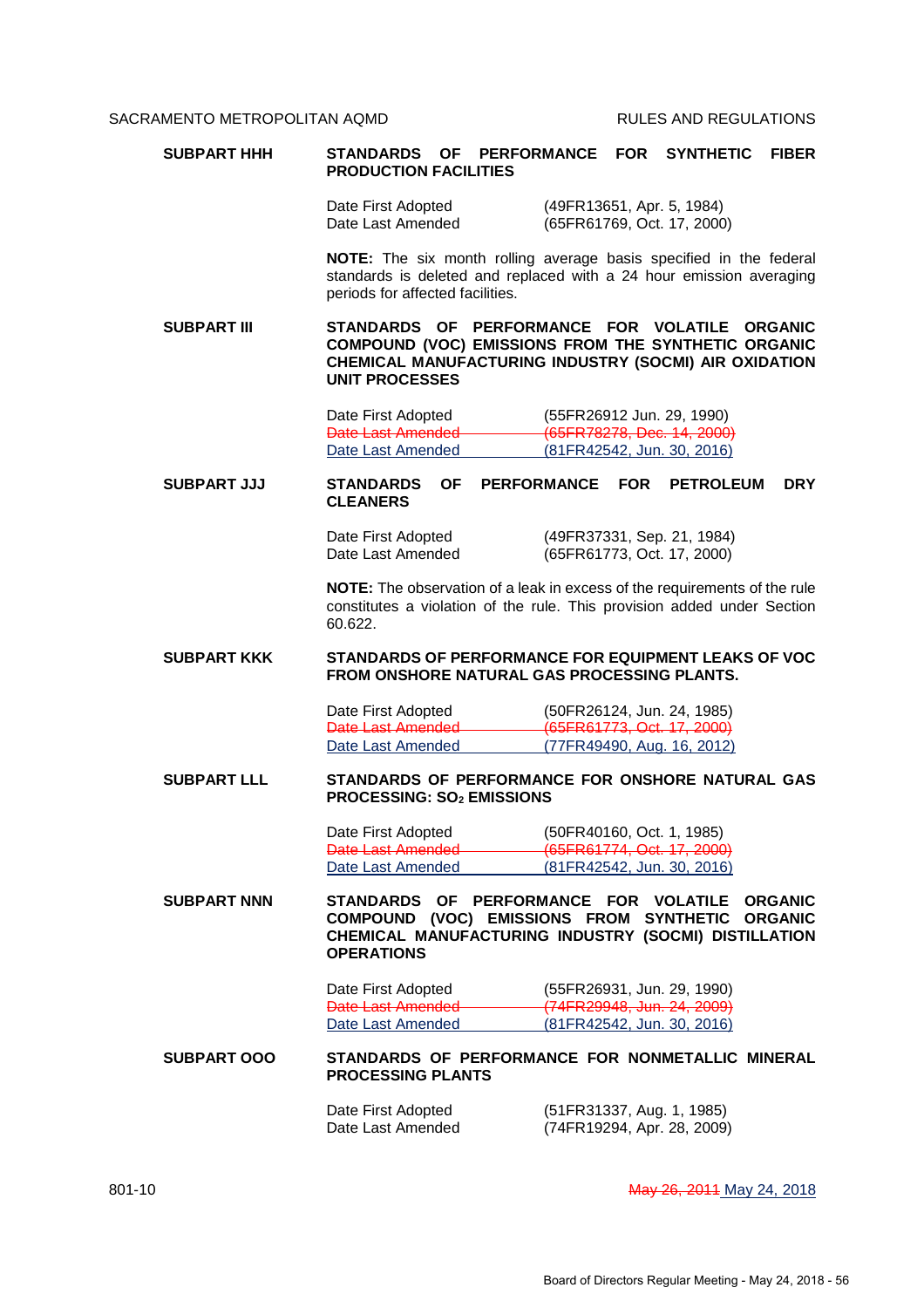| Date First Adopted<br>(50FR7699, Feb. 25, 1985)<br>Date Last Amended<br>(65FR61778, Oct. 17, 2000)<br>STANDARDS OF PERFORMANCE FOR VOC EMISSIONS FROM<br><b>SUBPART QQQ</b><br>PETROLEUM REFINERY WASTE WATER SYSTEMS |                                                   |  |
|-----------------------------------------------------------------------------------------------------------------------------------------------------------------------------------------------------------------------|---------------------------------------------------|--|
|                                                                                                                                                                                                                       |                                                   |  |
|                                                                                                                                                                                                                       |                                                   |  |
| Date First Adopted<br>(53FR47616, Nov. 23, 1988)<br>Date Last Amended<br>(65FR61778, Oct. 17, 2000)                                                                                                                   |                                                   |  |
| <b>SUBPART RRR</b><br>STANDARDS OF PERFORMANCE FOR VOLATILE ORGANIC<br><b>COMPOUND EMISSIONS FROM SYNTHETIC ORGANIC CHEMICAL</b><br><b>MANUFACTURING INDUSTRY (SOCMI) REACTOR PROCESSES</b>                           |                                                   |  |
| Date First Adopted<br>(58FR45963, Aug. 31, 1993)<br>Date Last Amended<br>(65FR78279, Dec. 14, 2000)                                                                                                                   |                                                   |  |
| <b>SUBPART SSS</b><br>STANDARDS OF PERFORMANCE FOR MAGNETIC TAPE COATING<br><b>FACILITIES</b>                                                                                                                         |                                                   |  |
| Date First Adopted<br>(53FR38892, Oct. 3, 1988)<br>Date Last Amended<br>(64FR7467, Feb. 12, 1999)                                                                                                                     |                                                   |  |
| <b>SUBPART TTT</b><br>STANDARDS OF PERFORMANCE FOR INDUSTRIAL SURFACE<br><b>COATING: SURFACE COATING OF PLASTIC PARTS FOR BUSINESS</b><br><b>MACHINES</b>                                                             |                                                   |  |
| Date First Adopted<br>(53FR2672, Jan. 29, 1988)<br>Date Last Amended<br>(65FR61778, Oct. 17, 2000)                                                                                                                    |                                                   |  |
| STANDARDS OF PERFORMANCE FOR CALCINERS AND DRYERS IN<br><b>SUBPART UUU</b><br><b>MINERAL INDUSTRIES</b>                                                                                                               |                                                   |  |
| Date First Adopted<br>(57FR44496, Sep. 28, 1992)<br>Date Last Amended<br>(65FR61778, Oct. 17, 2000)                                                                                                                   |                                                   |  |
| <b>SUBPART VVV</b><br><b>SUPPORTING SUBSTRATES FACILITIES</b>                                                                                                                                                         | STANDARDS OF PERFORMANCE FOR POLYMERIC COATING OF |  |
| Date First Adopted<br>(53FR37534, Sep. 11, 1989)                                                                                                                                                                      |                                                   |  |
| STANDARDS OF PERFORMANCE FOR MUNICIPAL SOLID WASTE<br><b>SUBPART WWW</b><br><b>LANDFILLS</b>                                                                                                                          |                                                   |  |
| (61FR9905, Mar. 12, 1996)<br>Date First Adopted<br>Date Last Amended<br>(71FR55119, Sep. 21, 2006)                                                                                                                    |                                                   |  |
| <b>SUBPART XXX</b><br>STANDARDS OF PERFORMANCE FOR MUNICIPAL SOLID WASTE                                                                                                                                              |                                                   |  |
| <b>COMMENCED</b><br><b>LANDFILLS</b><br><b>THAT</b><br><b>CONSTRUCTION,</b><br><b>RECONSTRUCTION, OR MODIFICATION AFTER JULY 17, 2014</b>                                                                             |                                                   |  |
| Date First Adopted<br>(81FR59332, Aug. 29, 2016)<br>Date Last Amended<br>(82FR24878, May. 31, 2017)                                                                                                                   |                                                   |  |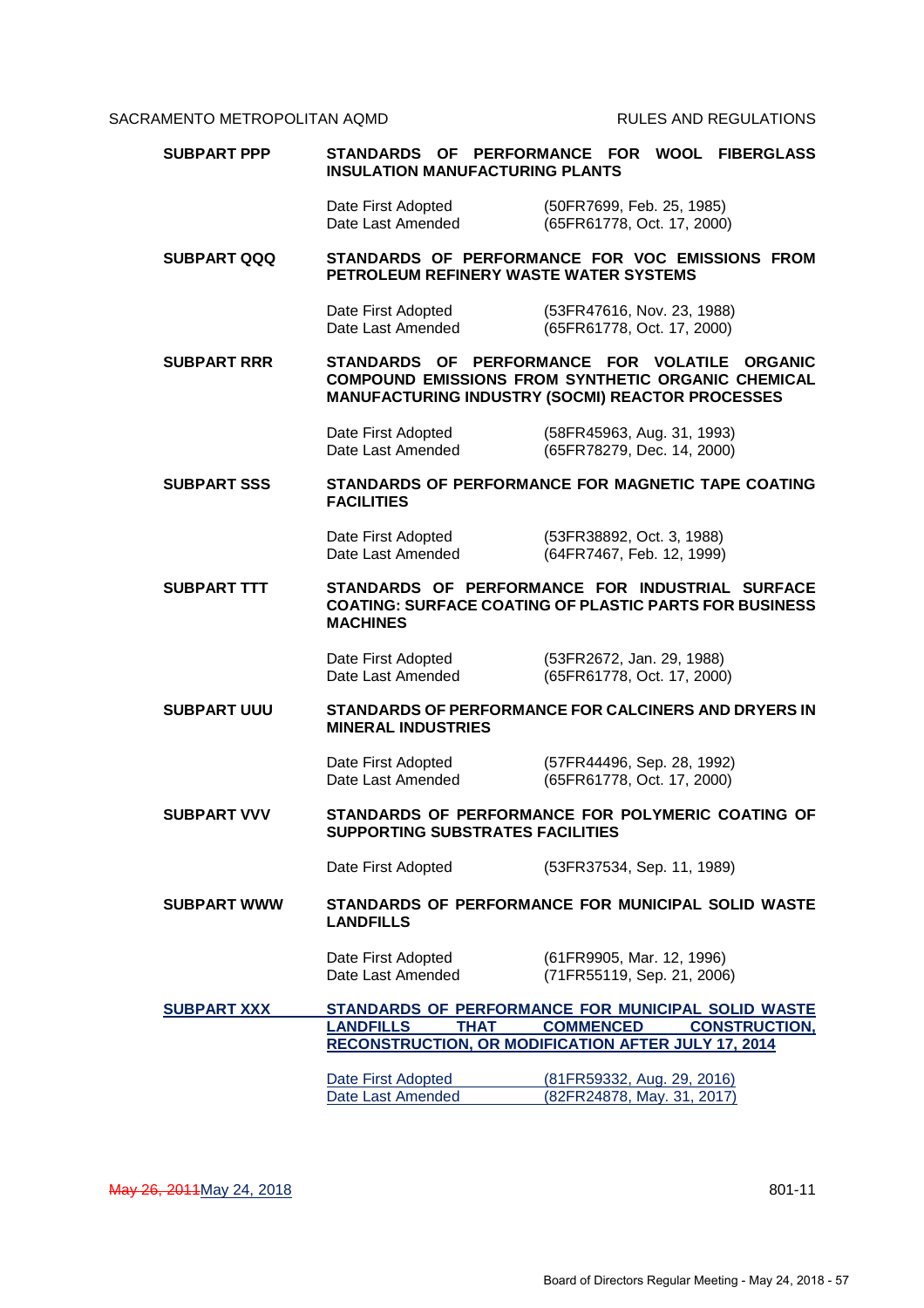**SUBPART AAAA STANDARDS OF PERFORMANCE FOR SMALL MUNICIPAL WASTE COMBUSTION UNITS FOR WHICH CONSTRUCTION IS COMMENCED AFTER AUGUST 30, 1999 OR FOR WHICH MODIFICATION OR RECONSTRUCTION IS COMMENCED AFTER JUNE 6, 2001**

Date First Adopted (65FR76355, Dec. 6, 2000)

**SUBPART CCCC STANDARDS OF PERFORMANCE FOR COMMERCIAL AND INDUSTRIAL SOLID WASTE INCINERATION UNITS FOR WHICH CONSTRUCTION IS COMMENCED AFTER NOVEMBER 30, 1999 OR FOR WHICH MODIFICATION OR RECONSTRUCTION IS COMMENCED ON OR AFTER JUNE 1, 2001**

> Date First Adopted (65FR75350, Dec. 1, 2000) Date Last Amended (70FR55568, Sep. 22, 2005)<br>Date Last Amended (81FR40956, Jun. 23, 2016) (81FR40956, Jun. 23, 2016)

**SUBPART EEEE STANDARDS OF PERFORMANCE FOR OTHER SOLID WASTE INCINERATION UNITS FOR WHICH CONSTRUCTION IS COMMENCED AFTER DECEMBER 9, 2004, OR FOR WHICH MODIFICATION OR RECONSTRUCTION IS COMMENCED ON OR AFTER JUNE 16, 2006**

Date First Adopted (70FR74870, Dec. 16, 2005) Date Last Amended (71FR67802, Nov. 24, 2006)

**SUBPART IIII STANDARDS OF PERFORMANCE FOR STATIONARY COMPRESSION IGNITION INTERNAL COMBUSTION ENGINES**

> Date First Adopted (71FR39154, Jul. 11, 2006) Date Last Amended (81FR43950, Jul. 6, 2016)

**SUBPART JJJJ STANDARDS OF PERFORMANCE FOR STATIONARY SPARK IGNITION INTERNAL COMBUSTION ENGINES**

> Date First Adopted (73FR03568, Jan. 18, 2008) Date Last Amended (73FR59034, Oct. 8, 2008) Date Last Amended (81FR59800, Aug. 30, 2016)

**SUBPART KKKK STANDARDS OF PERFORMANCE FOR STATIONARY COMBUSTION TURBINES**

| Date First Adopted | (71FR38482, Jul. 6, 2006)     |
|--------------------|-------------------------------|
| Date Last Amended  | $-(74FR11858, Mar. 20, 2009)$ |
| Date Last Amended  | (81FR42542, Jun. 30, 2016)    |

## **SUBPART LLLL STANDARDS OF PERFORMANCE FOR NEW SEWAGE SLUDGE INCINERATION UNITS**

Date First Adopted (76FR15372, Mar. 21, 2011)